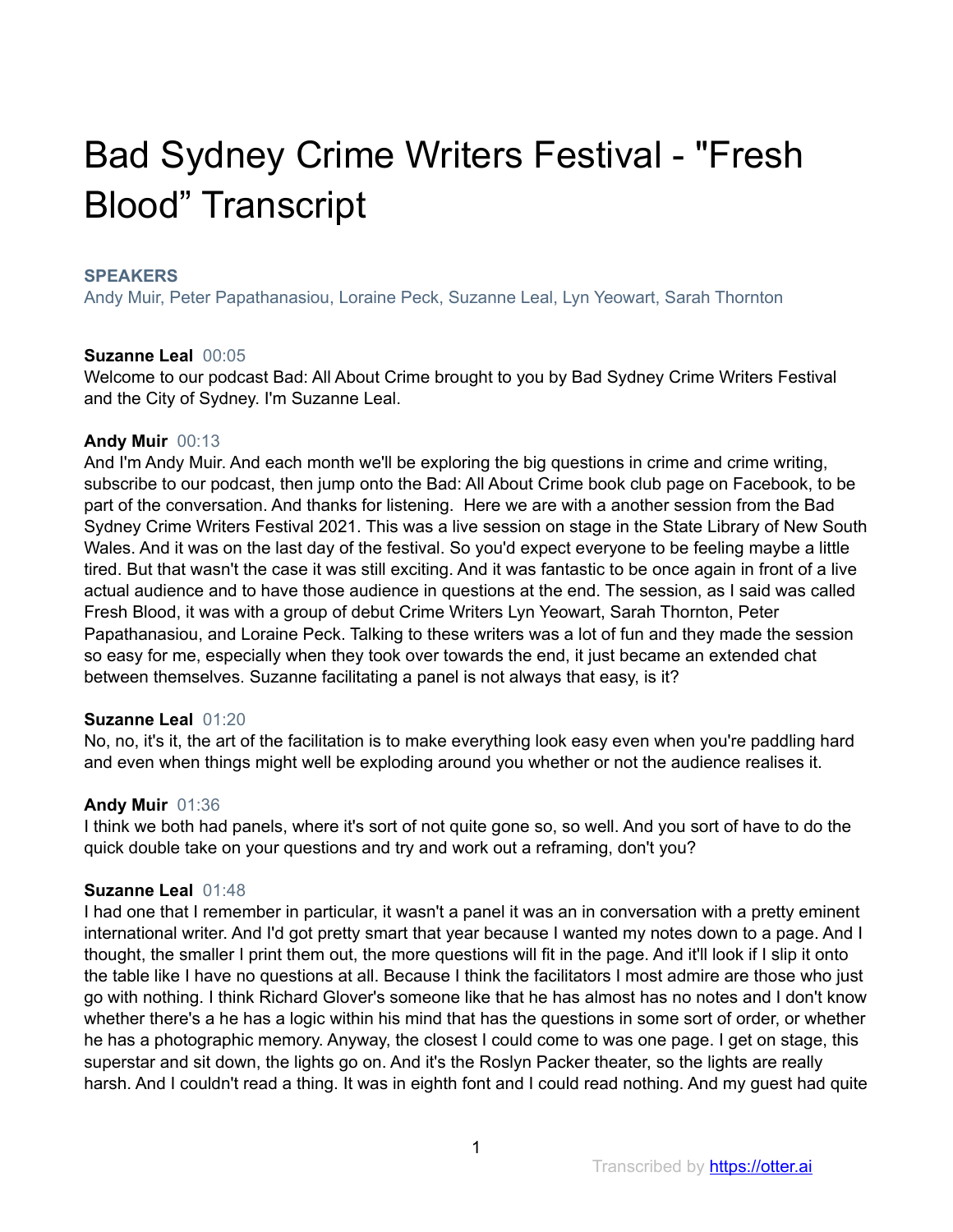a presence and he just gave me a slight look like "are you going to be able to manage this?" It was all I needed. I thought write eight font, I can't read a thing, on with the show, on we go.

# **Andy Muir** 03:08

Yeah, it's always it's tricky, isn't it? When you just kind of, you just have to sort of trust that you've done the research and that you've kind of got enough of all that sort of background material stashed in your head, that you can just sort of whip out when you need it. Because sometimes even if with the best prepared panels, people might be a bit nervous, they might be a bit anxious, might be their first time they'd been on a panel and you just got to sort of manage it.

# **Suzanne Leal** 03:33

Yeah, I think that's right. And I do think that the notes are often more for confidence than anything else. I think if you've prepared enough, you really could just improvise, given that you've done the preparation you need beforehand. I've just never quite got there. I mean, do you ever go on stage without without any notes at all?

# **Andy Muir** 03:53

Oh, no, I'd be too terrified. I've gone and done things where I've prepared. And then by the time I'm sort of into the interview, I don't look at the notes at all. That's that's happened a few times, that's probably the mark of a good session really, when you sort of at that point, but I'd sort of, there's times when you really sort of scramble and the worst feeling is when you kind of get to that point and you go, "I've only got one more question. And this panel is only halfway through!" And you have to kind of really try that thinking of what else can you ask that isn't going to be problematic. But thankfully, haven't had any of those problems with the Bad Festivals, certainly not last year. And I have to say that, you know, this session is um, the Fresh Blood session, which I have that I've done a couple of times, I really like doing them because it is authors that have, it's their first book as their debut crime book. It might be sometimes it's the first festival as well. And so it's, there's this energy about it. It's really exciting to kind of be a part of that. And that was certainly the case with with this panel. Where, as you'll see, it was it was a lot of fun. Everyone was sort of quite chatty and Lorraine Peck in particular has quite an admission towards the start of the session relating to what happened the night before. But she went on and kept on going like a trooper. So yeah, stay tuned, we've got this, the Fresh Blood session within Lyn Yeowart, Sarah Thornton, Peter Papathanasiou and Loraine Peck, so keep listening. Welcome to Bad Sydney Crime Writers Festival 2021. We'd like to start things off at Bad with an acknowledgement of country where we acknowledge the Gadigal people of the Eora nation as the traditional owners of this land and pay respect to the elders past, present and emerging. For those of you who don't know, my name is Andy Muir and I'm delighted to welcome you to the Dixon room today for this interview and discussion with Loraine, Sarah, Lyn, and Peter. I wasn't gonna go with surnames because I didn't test it out first. So there you go. As you know, we're doing this is the Fresh Blood session so let's get started because we're all here to hear from our authors, not me. I thought because this is a, a session on fresh blood and being a new author and those sorts of things now that you guys are all published, is it as you expected it to be?

# **Loraine Peck** 06:31

Yeah, firstly, I just wanted to tell everyone I'm really hungover. So please be kind to me. I went to the Bad Sydney Crime Writers Festival Danger Awards last night, because I found out yesterday I was shortlisted which was like woah! And Chris Hammer, the man in the back with the camera one along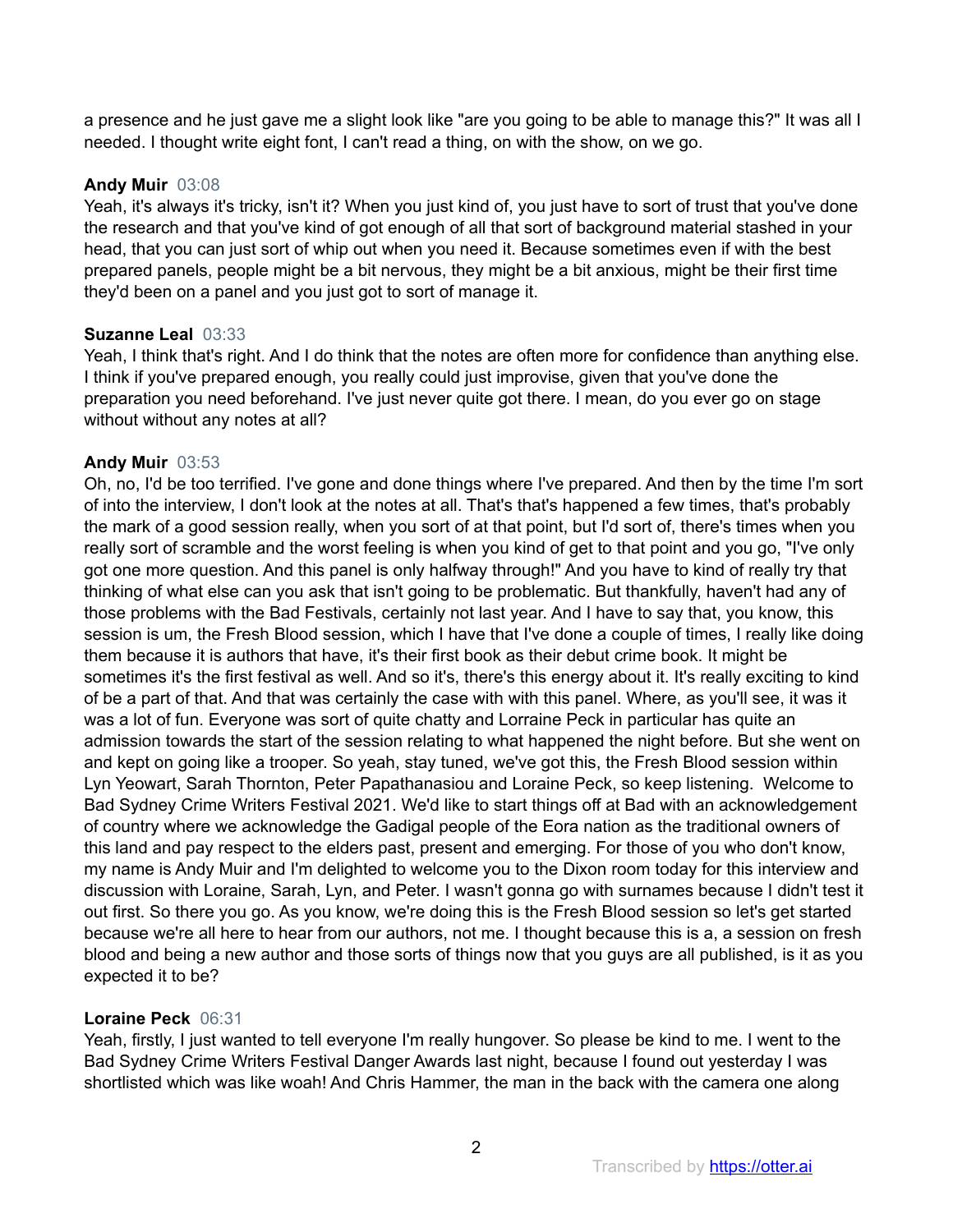with Gary Jubaland, so, Yay! And in his namesake I got hammered. Sooooo...sorry what was the question?

## **Andy Muir** 07:09

Well, look, it was just a question of, you know, now that you've published how is it? is it as you expected it to be?

# **Loraine Peck** 07:15

It was really weird because I was published in the middle of COVID, as some of the other writers in this room were as well and so that's tricky. And it's hard to break, break out as a debutante in a very difficult market. But everyone in the crime community has been incredibly welcoming. I'm always just amazed by the people in this industry, and how warm and welcoming everyone is, and how wonderful my readers are reaching out to me and saying they love the book. So, you know, it's been really weird, but fun.

# **Sarah Thornton** 07:56

I don't think I actually had too many expectations, I was so excited just to be getting published. And, but to speak about the things that did surprise me, even though the, you know, my expectations were quite limited. I was really surprised by the amount of editing that goes on, after you think you've finished. You know, books is so collaborative, when you get to that part of the story, or the process. Prior to that it's quite quite a solo sort of effort as you maybe know, some of you are aspiring writers or writers as well. The other thing that was really unexpected was the length of time between actually signing a contract and seeing the thing in print, you know that that can be and you know, that time you're getting slotted into us publishers, shedule. You're also, so you've got to wait, there's plenty of other people in ahead and oher books ahead. And then there's other things like COVID that might delay things or whatever. So yeah, they're probably two of the most surprising things I've encountered.

## **Lyn Yeowart** 09:10

Well, I'm going to say I'm living the dream. My book came out in February this year, and yeah, a very long period of time between signing the contract and publication. And I was lucky enough that in so I'm from Melbourne, so I'm sure you will know we just have lived locked down endlessly for the last two years or it seems that way. But I managed to have a launch where we all had, we weren't wearing masks. I think we meant to when we weren't eating or drinking but everyone was eating and drinking and talking the whole time. So I had a really fantastic launch. I think there were about 150 people there. It was just incredible. And if it had been the following week, we would have been cancelled because a friend of mine was launching the following Saturday or having her launched the following Saturday, and it was cancelled. So I was really lucky. And then I've just, I've been to a few other writers festivals interstate and in Victoria, and some have been cancelled. But I've been to a few and it's just been fantastic. People, the organisers, the other fellow writers, and so on have been absolutely fantastic. And I've been on several podcasts or a couple of podcasts this year and YouTube channels and radio shows and I have a friend who writes some YA fiction and she said to me a few years ago, she said, you know, "you think your life is going to change after you get published" and she said, "but it doesn't." But I'm here to report to Marian, that my life has changed. The people that I've met and become friends with the experiences, I've had, the from, you know, conversations with readers, and so on, I am, you know, I am living the dream. I'm not wealthy, I'll just, we don't do this for money believe me. But yeah, it's been fantastic. So I kind of didn't expect quite that, you know, people talk about it being a roller coaster, it's actually for me, it's just been up like that. So maybe I'm about to hit the top and it's going to,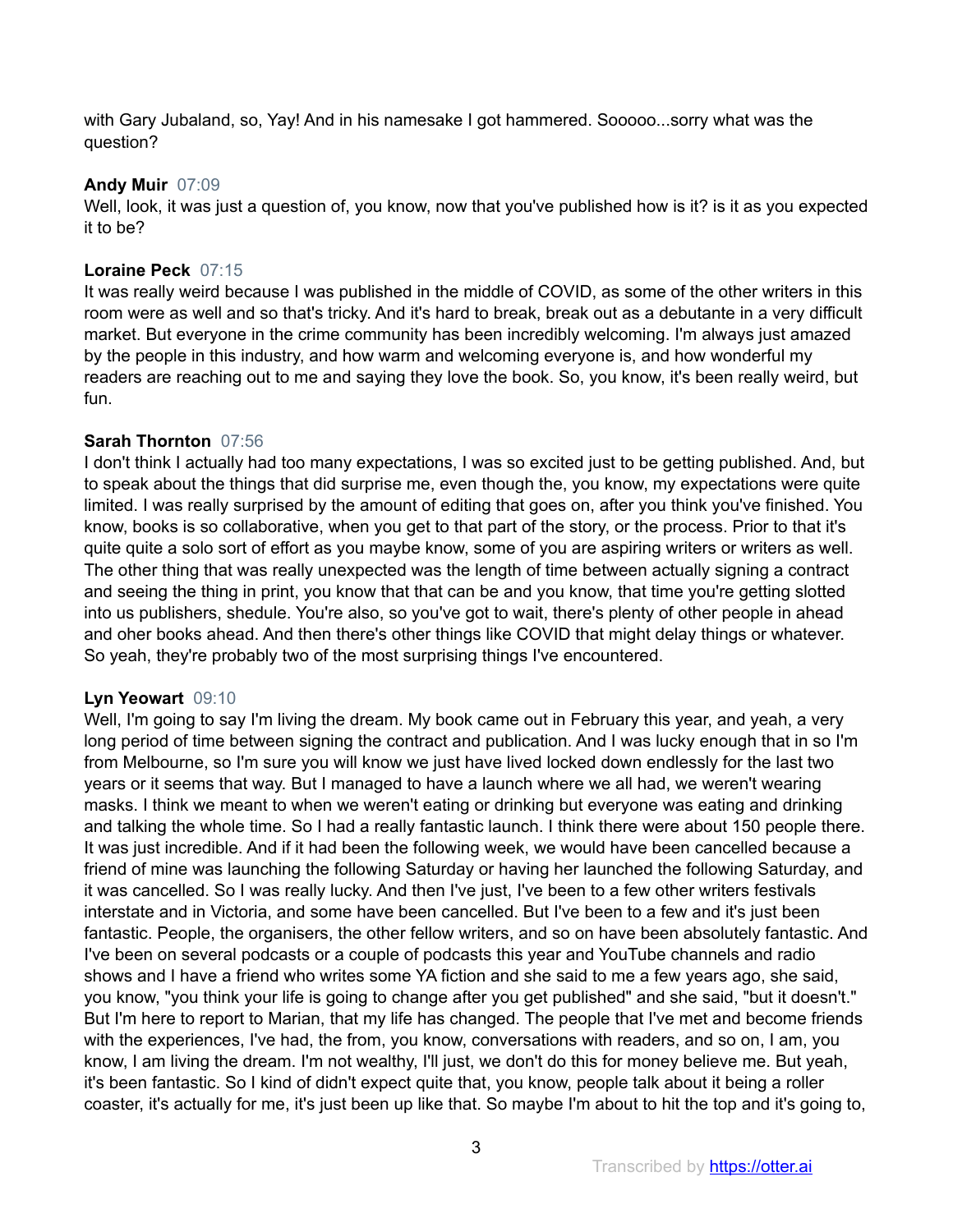I'm going to plummet down. I don't know. But it's just been fantastic. So thank you very much to my fellow writers and readers and podcasters and all those people who've supported me, it's been absolutely great.

#### **Andy Muir** 09:39

What about you Peter? your book's, probably the freshest here it's only sort of two months?

#### **Peter Papathanasiou** 11:40

Yeah, October. But I'd already published a book in 2019, which is a nonfiction story about my family. So I had that experience, then of, you know, the ride that you kind of go on. And not to downplay it or anything but yeah, it's an industry and you just sort of slot in. And it's a big thing for you, but you sort of just walk into a bookshop and potentially overseas book shops, you just, the shelves are just covered, so you go, where am I? There I am, or you have to ask where your book is sometimes. The community is very welcoming, and supportive and warm. And part of that is because it is a real challenge to get a book out there. So people have you know, they don't they don't forget about that, which is something I felt for both my books. And, you know, I guess for many years, we wonder if our work is going to get shared with with readers. So the thought of having it out there and making connections with people that is off your hard drive, and in people's hands and in their heads is it's just a warm feeling. And then readers give you feedback. And that's just icing on the cake.

#### **Andy Muir** 12:58

Has the um, how's the experience been different? Because you had the memoir first, which is obviously very personal and then you have a piece of fiction now. Has it been different? Is it?

#### **Peter Papathanasiou** 13:10

Oh, yeah, with the memoir about both books got have gotten great publicity, the memoir, people wanted to talk to you about your personal story. And it's more about you, and the book is kind of something you've done, as well. Whereas now, there is a sense that maybe I'm a real writer, that I'm a novelist that I've created characters, scenes tension. And there is a sense of achievement that I didn't have that first time, although a friend read my memoir, and you know, he said, Look what you've actually done, you've executed it, you know, so don't downplay what you've done here. A lot of people wouldn't, wouldn't be able to do that. But it is a it is a feeling of being almost more of a writer.

#### **Andy Muir** 13:55

Well, you're a professional writer and copy editor as well, aren't you? Yeah, not so much a copy editor, but I edit but not so much copy I do other things. Like I'll just put in plugs, like government reports and captions for artwork and all kinds of things. So what's the question? After I unplug myself? It's the, you know, there's you have the day to day, you know, writing job and then you have the creative?

**Lyn Yeowart** 14:20 Yeah.

**Andy Muir** 14:21 They are quite different.

**Lyn Yeowart** 14:22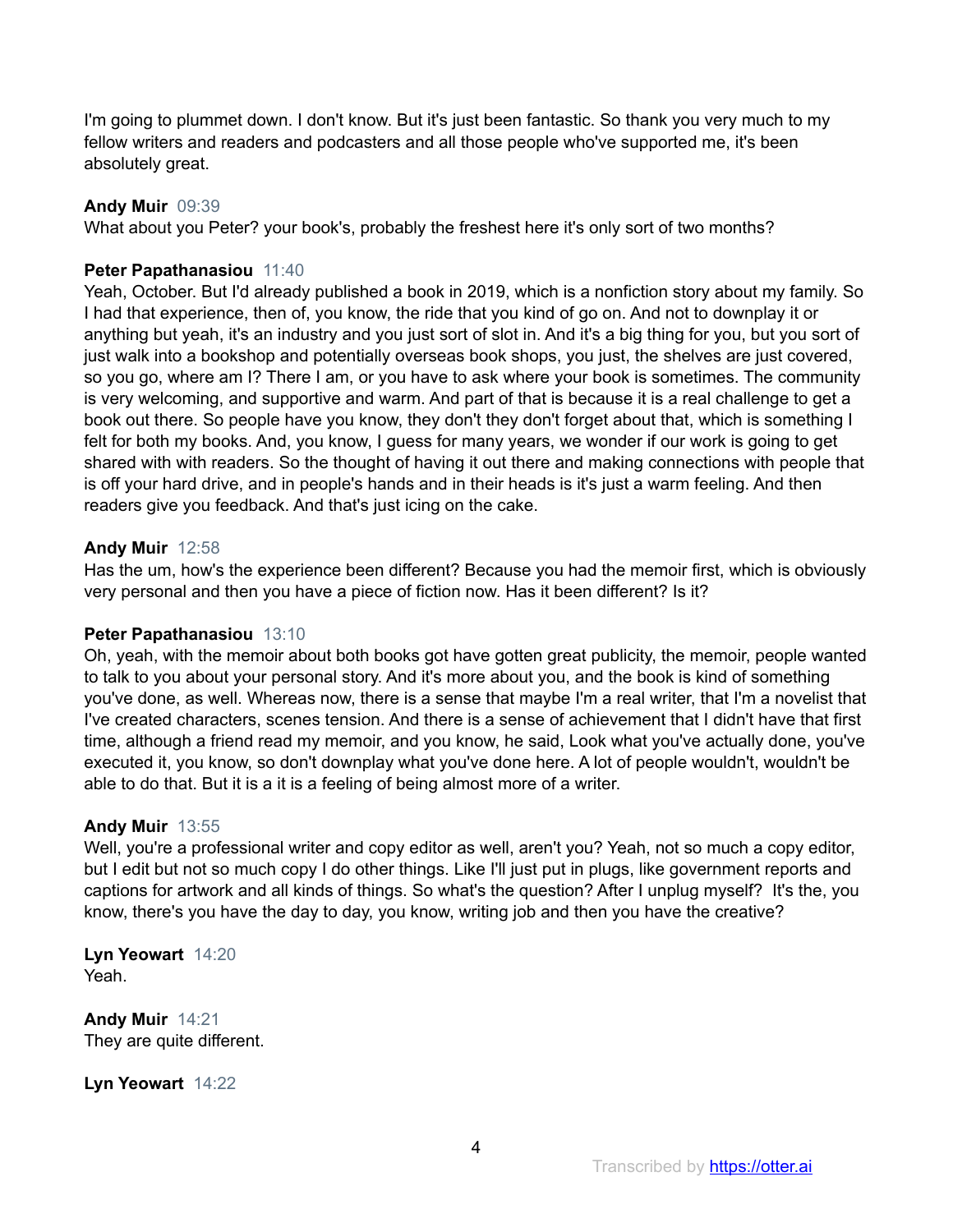Yeah, so my day job, I don't know whether if you've heard this, but but sometimes it's called grey literature. So I've had this thing hanging over me that for, you know, 25 years or something I've been writing and editing grey literature. And that just sounds awful. Who wants to say yeah, I write grey literature. So for me writing this was an effort and an accomplishment, you know, a massive accomplishment, when you begin to understand what other novelists have gone through to create something. And both the work as Sarah said that people put in in solitary time thinking, "Am I, Am I a fool for trying to write something that anyone might want to publish?" And then the collaborative process of editing, which I found terrific because I edit other people's work, it was lovely for someone to edit mine. And to get such great input into making it a far better story and have a richer, more complex novel. The editing process was terrific. So yes, as I said it was nice to be on the other side of the desk.

#### **Andy Muir** 15:30

Yeah, yeah. And what? how? What was the process that you went through to get your book published Sarah? Was it a long, a long path?

#### **Sarah Thornton** 15:40

Well, it started with a moment of enlightenment at a Writers Festival where I was sitting there as a corporate lawyer, thinking I might write a novel and I just had this light bulb moment where I thought I need to live a creative life. I also need to live on a boat and write novels. And that might sound weird, but my husband is a really experienced sailor. So that was kind of step one, was that really compelling moment where I thought, I need to do something about this and do it now. And we did indeed get a boat within six months, we didn't move on board for four years, because that's life, we have setbacks. So that was kind of the start. But in that four years, I started writing my first novel, on my weekends. You know, my, my job was probably a 10 hour day, most days or more, and on the weekend, but I managed to squeeze in some time on the, on the weekends to write a first draft. And it was the first thing I'd ever written other than about 10 Chapter ones of different books that I started and never progressed. I don't even know where they are, which is shame, because some of them weren't bad. But, so that was kind of step one. I then had a really great mentor, who I met at a masterclass at a Writers Festival, a fellow by the name of Michael Collins, an Irish writer who was shortlisted for the Booker Prize, and now has a humdinger of a book out now. But he actually read my third draft, and really helped me through it. And I learned so much. And the fourth draft then went out to actually, I think it might have been a fifth and last count, that went out to agents. And I have to say, my lovely agent, Gabby Neha is sitting here in the front row, and she wrote me an email that I'll never forget, it was two lines in typical Gabby, succinct fashion, and it was "Sarah, I'm loving this, but I haven't finished it yet. Do let me know if you hear from any other agents." And I almost fell over. I was just delighted. I mean, I had Michael Collins' kind of endorsement, that what I was doing was worthwhile and had had merit. He loved it loved the pace and so forth. But to have Gabby, an industry professional, actually say it was, it was good, that was kind of my highlight, really, in the whole journey. And from there, I don't know about everybody else. But once you have an agent, things become quite a lot easier in terms of, you know, it's out of your hands about whether you how you get a publisher and, and how that all pans out. So Gabby managed to get me signed up for a two book deal. I had a it's funny, you know, your first book, you've written the whole manuscript, many drafts. The second book, I had written a one page synopsis that didn't even have an ending, because with my writing, I don't even know who the villain is. I'm very much a pantser. So as they call it, not a plotter or planner. But Gabby, you know, God bless her managed to sell that second one page synopsis and get me a two book deal. So that was kind of my writing journey into the publishing world.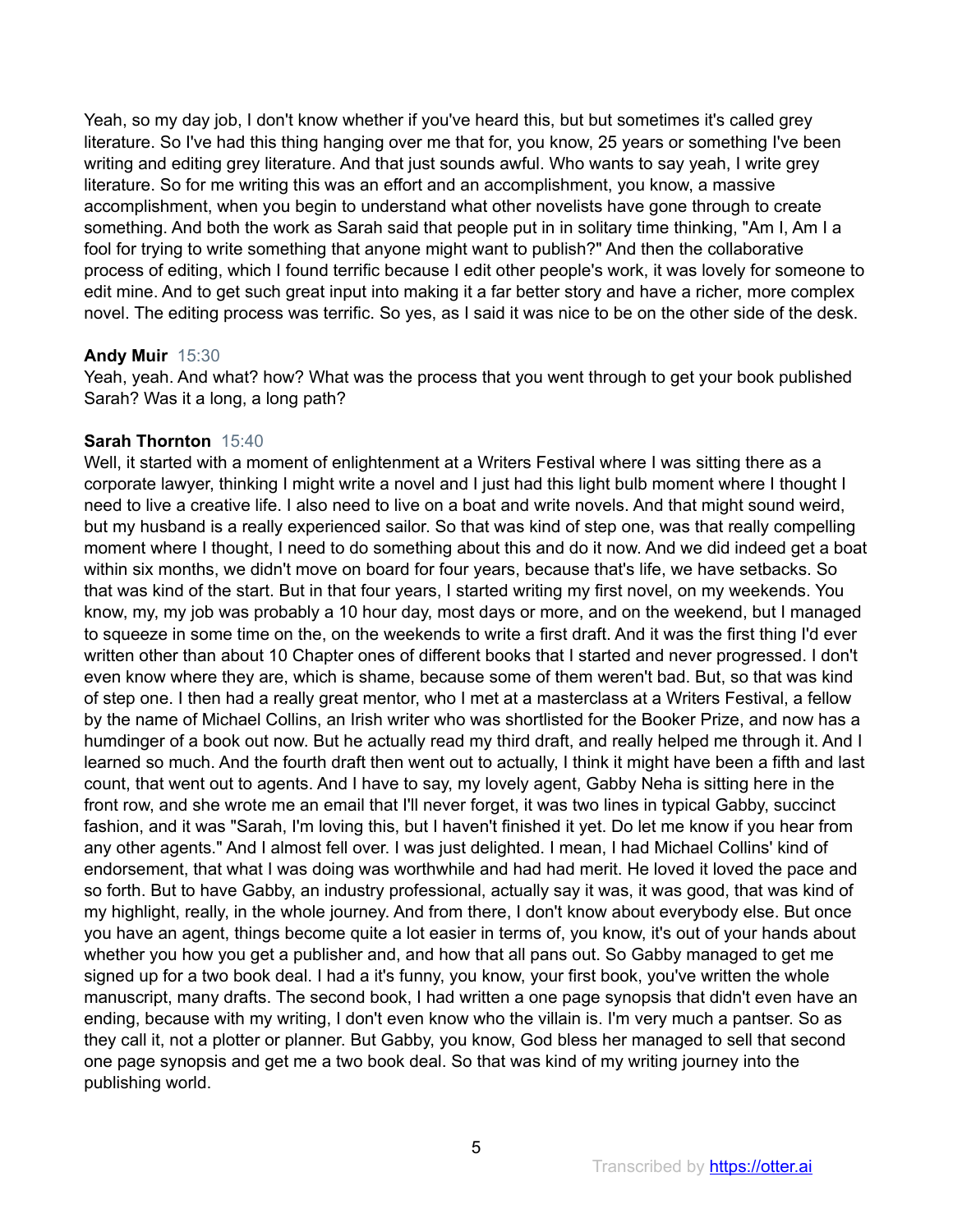## **Andy Muir** 19:24

What about you, Loraine, were you plotting as you were being sawn in half by magicians?

# **Loraine Peck** 19:30

Yeah, my first job was as magicians' assistant and my last job before this one was as a marketing director. So I think both of those jobs and all the jobs and many, many, many jobs in between, have in common smoke and mirrors, which is, of course what writing is all about. Writing crime thrillers, it's all about smoke and mirrors. And I always wanted to write the kind of book I loved to read but I didn't know how to do that. And I was, I didn't even know it was possible. And I was very lucky to read The Dry by Jane Harper, an incredible debut when it first came out, and in the the acknowledgement section, she mentioned doing an online creative writing course with Curtis Brown in London. And I thought I didn't know you could do a creative writing course online. Right? I'm going to do that. So I googled it and found out it was a bit too advanced for me because I was just such a novice. So for every aspiring writer here, I can highly recommend the Writers Studio here in Sydney, do an online writing course called the first draft. And that's how this was written. And from there, I got into the Curtis Brown course in London online, the same one Jane Harper got into and that gives you access to agents like Gabby, and all the agents at Curtis Brown in London. And one of those agents, Jane Harper's agent, Alice lutcheons, read the book, and loved it and said, "I want to represent you." And then she got Pippa Mason from Curtis Brown here in Sydney involved. And then she was suddenly sitting in the boardroom of the Curtis Brown agency, across the table from publishers and they're pitching to me about why I should go with them. It was just such a pinch me moment, like, incredibly surreal. And I went with text publishing and got a two book deal. And this is the first one and, you know, from go to whoa, from first draft. Oh, by the way, little aside, the first draft coincided with me getting ovarian cancer. And the last draft coincided with me getting breast cancer. And I slayed both of those cancers,so by the way, and then then you go through this process, it's five years from go to whoa for this book and the sequel will take me two years to write. So I'm getting quicker. But I'm still not as quick as some of the audience here like Anna Downs, for instance, who can just crack the second book out, it's so good The Shadow House. So yeah, and for me, I guess career highlights so far is winning the Ned Kelly Prize for best debut, which just was such a surreal moment too, I didn't expect it, I was amazed to be shortlisted. So to win that just makes me feel really validated that maybe I'm on the right track and writing is supposed to be my career. Because, you know, it's it's, it's not something we know that we're in the right space or not but apparently I am.

# **Andy Muir** 23:09

It's it's an interesting point, though, isn't it? Because, as you say, like being on the right path, and sometimes when we kind of look back at our lives, we sort of see that we have been on some sort of trajectory that we weren't aware of. I mean, do you think that, I mean, all of you have very, very different backgrounds, before you sort of became writers, or became published? And do you think that, that has informed your writing is, is a part of your writing.

# **Sarah Thornton** 23:34

I ended up writing a former corporate lawyers, my protagonists, largely because I needed to write someone I knew how they would think. I didn't trust my imagination. It was my first crack at it. So I picked someone who I knew I could inhabit that mind. So yeah, for sure. And then she does all sorts of crazy things that, you know, conservative corporate lawyers like me would never do. But, you know, once you're liberated with a new character, with this character, you know, they can, they can do everything, anything you want. As long as plausible, or even a slight stretch, most of our readers are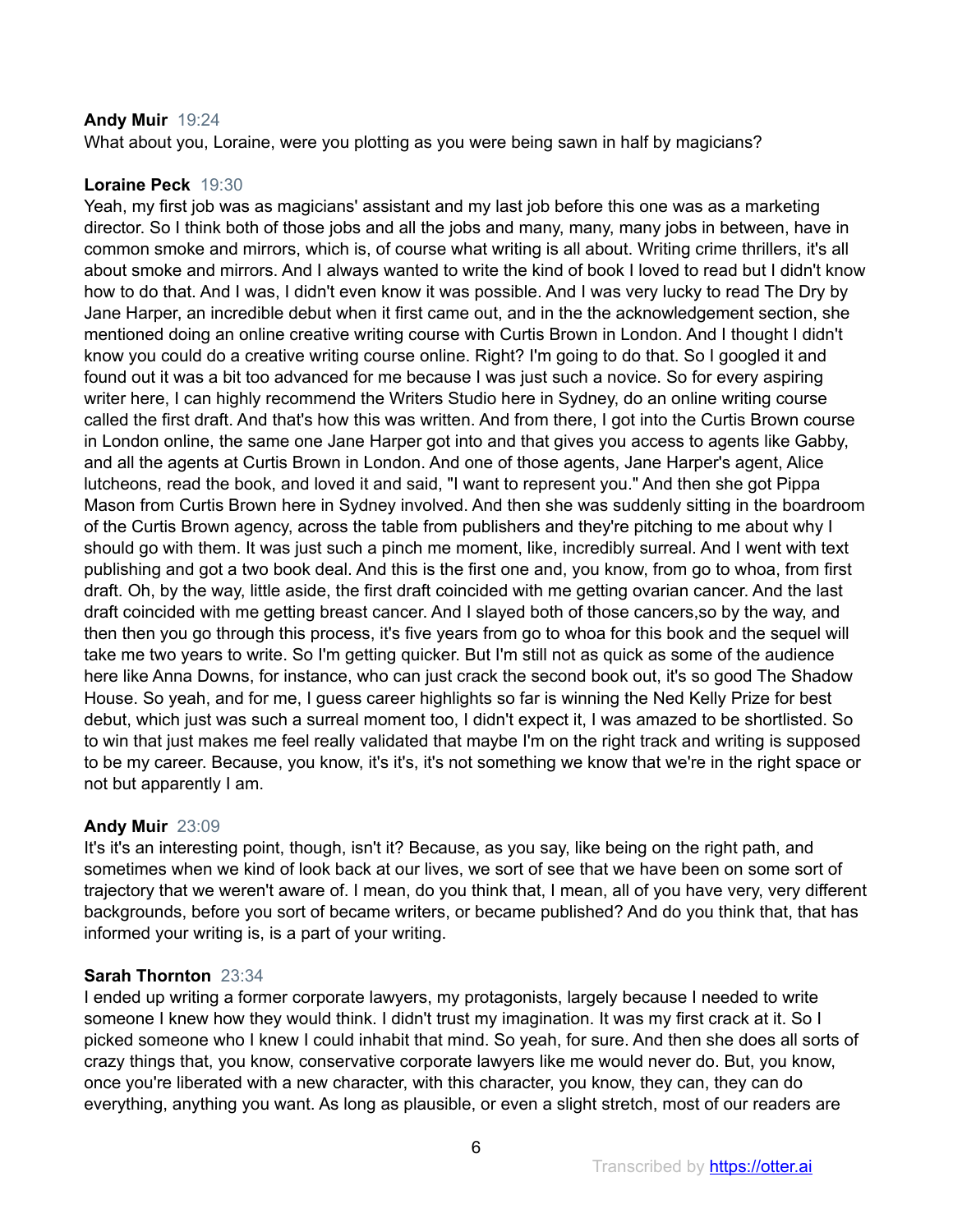really lovely and kind and they will suspend belief for part of it. And you know, she's having action and thrills and, and whatnot. But, you know, I've always thought lawyers use words to disentangle society's most complex knots. So words, you're always building a narrative. You've got to build, you've got facts. You've got to build a narrative around those facts to fit what the lawyer is, and it is creative can be. So yeah, for sure, for sure. Definitely.

## **Andy Muir** 24:52

Many lawyers become authors or comedians and need some sort of outlet I guess for me, it's a fairly obvious trajectory to have been writing and editing for other people to have a crack at doing it myself. And I had always wanted to be a writer from you know, for as long as I can remember, but I had to pay the bills. And so I kind of fell into the sort of corporate consulting writing. And I really, really enjoyed it, even though as I said, it's great literature, but there's something about it I really love. And I think it's that wrangling with words that I love, I love words, I love language. And so, I don't know, it was just the natural, but very, whatever is multiple reasons, very delayed process for me. I wish I'd been doing it in my 20s. But I wasn't. And yeah, I'd like to think that I've done my 10,000 hours, you know how they say you need 10,000 hours to become a master at something? Not claiming I'm a master but hopefully, I've sort of done some of the hard yards so that I kind of knew if I crafted a reasonable sentence or not. Okay, Peter, because you've got a, you've got a background in law, and biometrics. And then you have done the Masters in creative writing, as well...

## **Peter Papathanasiou** 26:23

Yeah you know, just largely similar stories that what I'm hearing here, you know. I wrote this as part of a master's in London, and I was like, the only Australian on the course. So, you know, you walk in with a bit of a Yahoo, you know, this colonial, kind of don't really take you, maybe, you know, you're not a deep, sort of, from that literary heritage, and we have a rich one here, but it's not quite, you just we're a younger country. But it also was a bit of a strength, because I was writing things, I was writing things that were very different to them. So you stood out. And that's something that Australian literature Outback noir can offer. I did a law degree as in a honours in criminal law. So I was kind of inspired by. I didn't work as a lawyer, but, you know, you're reading about evidence and cases and, and motives. And it's really interesting stuff. And someone said to me, "if you want to make money, don't do criminal law," in that, you know, the clients, the clientele is very different to corporate law, or, or even family law from that respect. So I guess we're all we all have a desire to tell stories, you know, that we're, we're big readers. And at some point, you kind of go, your imagination starts to race and you think, Oh, I can I can do this. And you've got to hold down a day job, potentially, and pay the bills. So it usually begins on the fringes. I think most of the stoning I wrote after midnight snd it usually was at the end of the day when things were quiet. And you know, my brain could settle and the words could finally come out onto the page. So it's just very similar stories that I hear from, especially debut authors, and many authors for how it begins. And then the trajectory and how it takes off.

## **Andy Muir** 28:27

Have you got a an elevator pitch for your novel? A little sort of, can you sort of describe it succinctly?

# **Peter Papathanasiou** 28:36 My book?

**Andy Muir** 28:37 Yeah.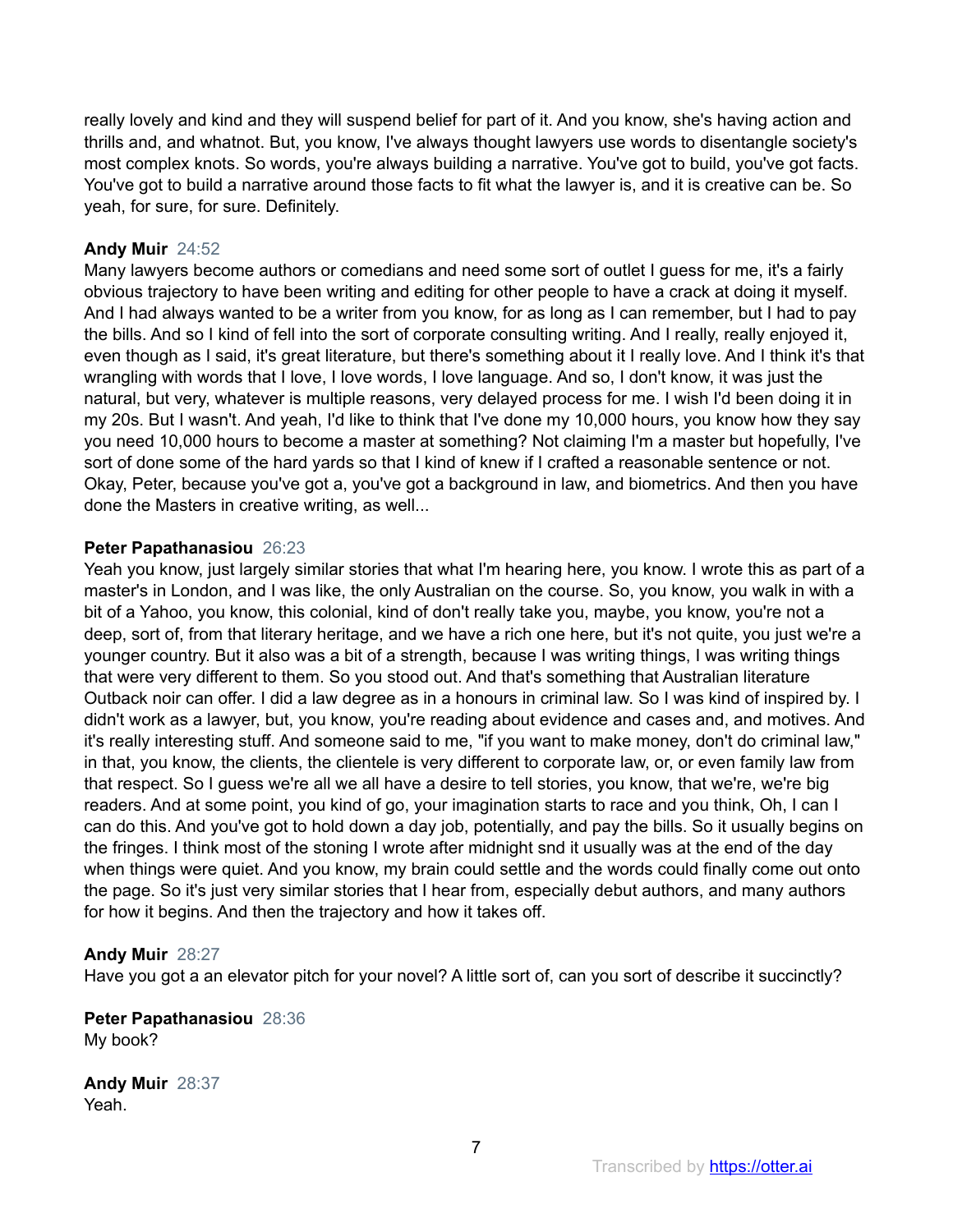#### **Peter Papathanasiou** 28:38

Didn't know it was selling it. Oh, my books about a small country town in outback Australia where a school teacher is found tied to a tree and stoned to death. So there's a cop that has to come and investigate. It is sort of a it was an idea that came to me when I was living in the UK and was just sort of blurted it out. Because I was talking with my wife and then a few days went by and I thought, I think there's something in that. So it just comes from throwing ideas around and seeing what sticks.

#### **Andy Muir** 29:16

Is there anyone else want to have a crack at pitching their, their novel.

#### **Loraine Peck** 29:20

Okay. Sorry. The first son gets killed gunned down in the street of Western Sydney, putting out the bins, as you do in Western Sydney, when you're putting out the bins, you get gunned down, and the second son must step up. So I'm writing here about a Croatian crime family. And the question I asked myself about my protagonist, Johnny Novak, is if you're born into a crime family, can you get out and the story is also told from his wife's point of view, Amy Novak and she's a nice middle class Aussie chick who just happens to marry a gangster. And the question I asked her was, will you stay? Because Johnny is tasked with seeking revenge for his elder brother's death. So obviously the gang violence escalates because the Croatians blame the Serbians and and so it goes from here and underneath it all there is a murder mystery. Who killed Ivan Novak, Amy Novak provides the psychological thriller. Is she telling us everything she knows? And Johnny Novak is providing the action thriller as he decides to pull off the drug heist of his life. How's that? That's pretty good.

#### **Sarah Thornton** 30:50

That was excellent. I'll have a crack won't be as good as as Lorraine's will be much better than one that I've come up. Okay. So disgraced former lawyer, she's had a sliding doors moment. In her past, catastrophic, catastrophic incident that she caused. She's escaping that. She's a little bit of a Jack Reacher type character, she can turn up anywhere at in the second novel, she's she's house sitting in Queensland on the coast, tiny little retirement town when her a woman is violently murdered. But she thinks it's murder, but the police thinks suicide. And she's powerfully affected by this death. because this person was someone extremely close to her from her past as a child, somewhat of a mentor and auntie, a mother figure. And she tries her utmost to get the police to investigate. But there's nothing really that she can point to that this is a murder that the police can hang, they're hang their hooks on. So she she goes after it herself. She has her sidekick, who appears from the first book as well, Matthew Torrents, a former standover man, a gorgeous character that I love writing. He's helping or not helping, whichever way you want to look at it. She's trying to manipulate him. She's trying to be a friend, good friend. She does all sorts of the wrong things. And in the end, she's tracking down a number of suspects, all of whom had a motive to see the end of this wildlife warrior that she called her auntie.

## **Andy Muir** 32:45

You left out the turtle.

## **Sarah Thornton** 32:46

The turtle, there's a turtle. So the turtle is Yeah, so so the death is of the Helen the the leader of the wildlife movement in the town. She's trying to save the habitat for an endangered freshwater turtle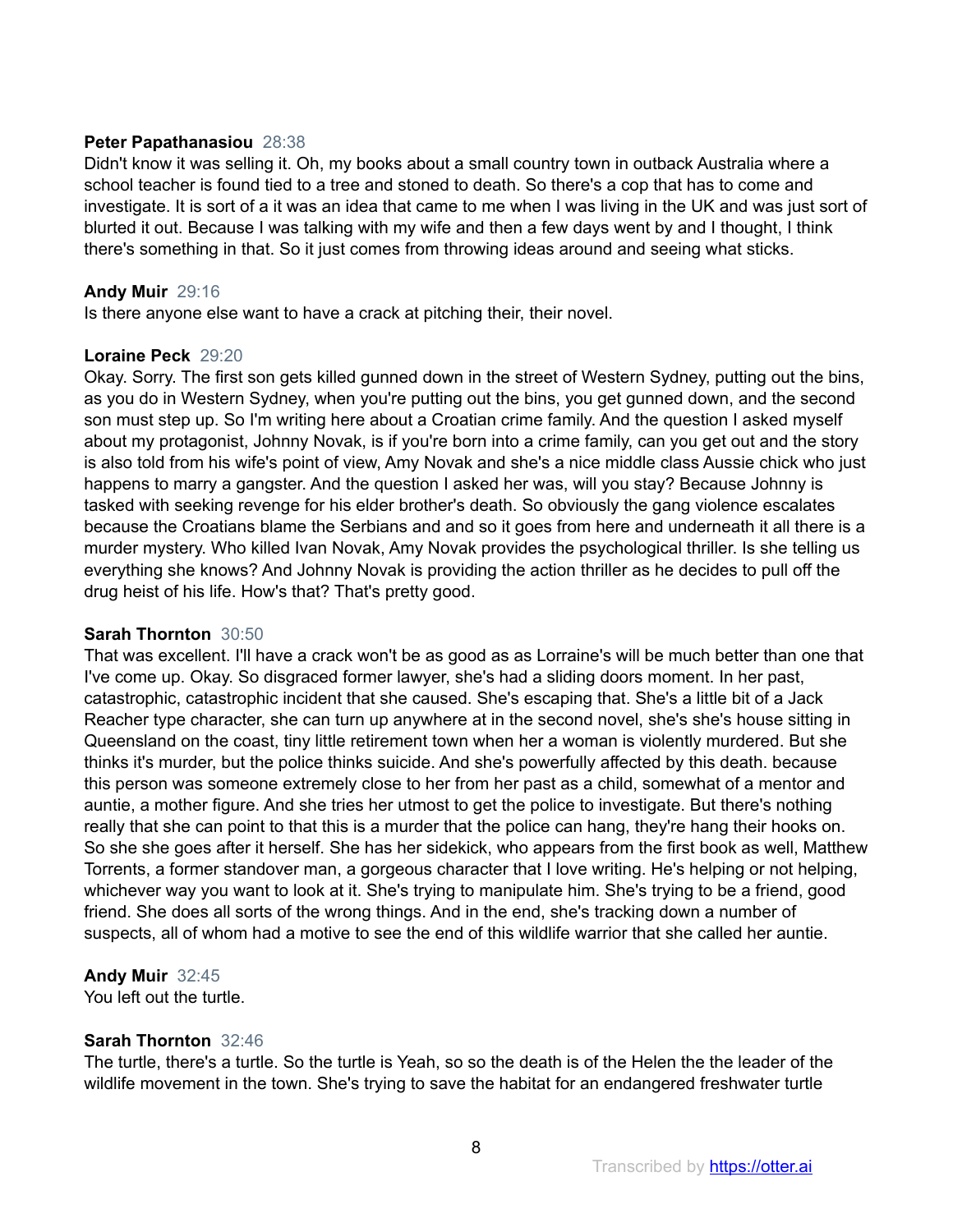called the white throated snapping turtle. Hence, White Throat, don't be deceived, there's more to the title.

## **Andy Muir** 33:16

Okay, I'm gonna go. Joy Henderson is a young girl living in a family that's drowning in lies and secrets. A little girl goes missing from a neighboring farm. And there's a secret in her, there's a few secrets in her family as well, dating back to before she was born. Lots of Secrets and Lies, which she sort of deals with while she's young. And then she comes back as an adult to nurse her dying father and decides, she and her sister decide to wreak revenge for what he did to them when they were young. But things don't go quite according to plan. Yeah, so we've got four very different novels. It's kind of interesting. You've kind of sat where you have, sort of have almost two, sort of, more traditional sort of crime stories. And then at the other end we have almost sort of crime literary fiction. What sort of was...what made you choose the stories that you've told?

## **Loraine Peck** 34:27

The crack? Okay, so. It's about my husbands. I was married to a career criminal. He was my first husband, and towards the end of our marriage, although he was retired for the entirety of our marriage, he went back to his old gig at the end of our marriage, and he was busted in Louisville, Kentucky, with 100 kilos of marijuana. And so suddenly, I was the wife of the criminal and I had to go over there and try and get him out, spend our life savings, getting him out. And it was a really surreal experience for me as a nice, middle class Aussie chick. So I think that informed the character of Amy very much, and my current and hopefully last husband is Croatian, and he left school at 14, he was dyslexic, and he became a criminal. So obviously, I'm attracted to bad guys. But he he kind of pulled himself up before he hit 18 and realized this wasn't a great life to lead and decided to become a successful businessman even though he couldn't read. So that's what he ended up doing Bravo for him. And I wondered, I extrapolated he became he was the inspiration for Johnny Novak. But I thought, well, what if you're born into a crime family? You know, what if I put him into a crime family? Because Steads family by the way, we're not criminals. His Croatian family are not criminals. But Johnny's are so that was the inspiration behind it and why it all bubbled up in my head and had to be written

# **Andy Muir** 36:18

There's the only important "what ifs?"

## **Loraine Peck** 36:19

Yeah, exactly. How do you get how do you get out if you're born in a crime family, Michael Corleone certainly couldn't get out could he? But he kind of went from the darkness. Sorry, the light because he was a war hero. Remember, he went from the light into the darkness. And boy did he go into the darkness didn't he just got darker and darker. Whereas I wanted Johnny's character arc to hit in the other direction. He's always been a gangster with a conscience but as he's asked with, asked to do more and more terrible things, it becomes harder and harder for him to do that, and, and he wants to break free from his family but you know, he's under the thumb of Milan Novak, his father, who was a wonderful character to write, I love writing Milan, because he speaks like this. And he just wants everybody to do what he wants.

**Andy Muir** 37:22 The brutal patriarch,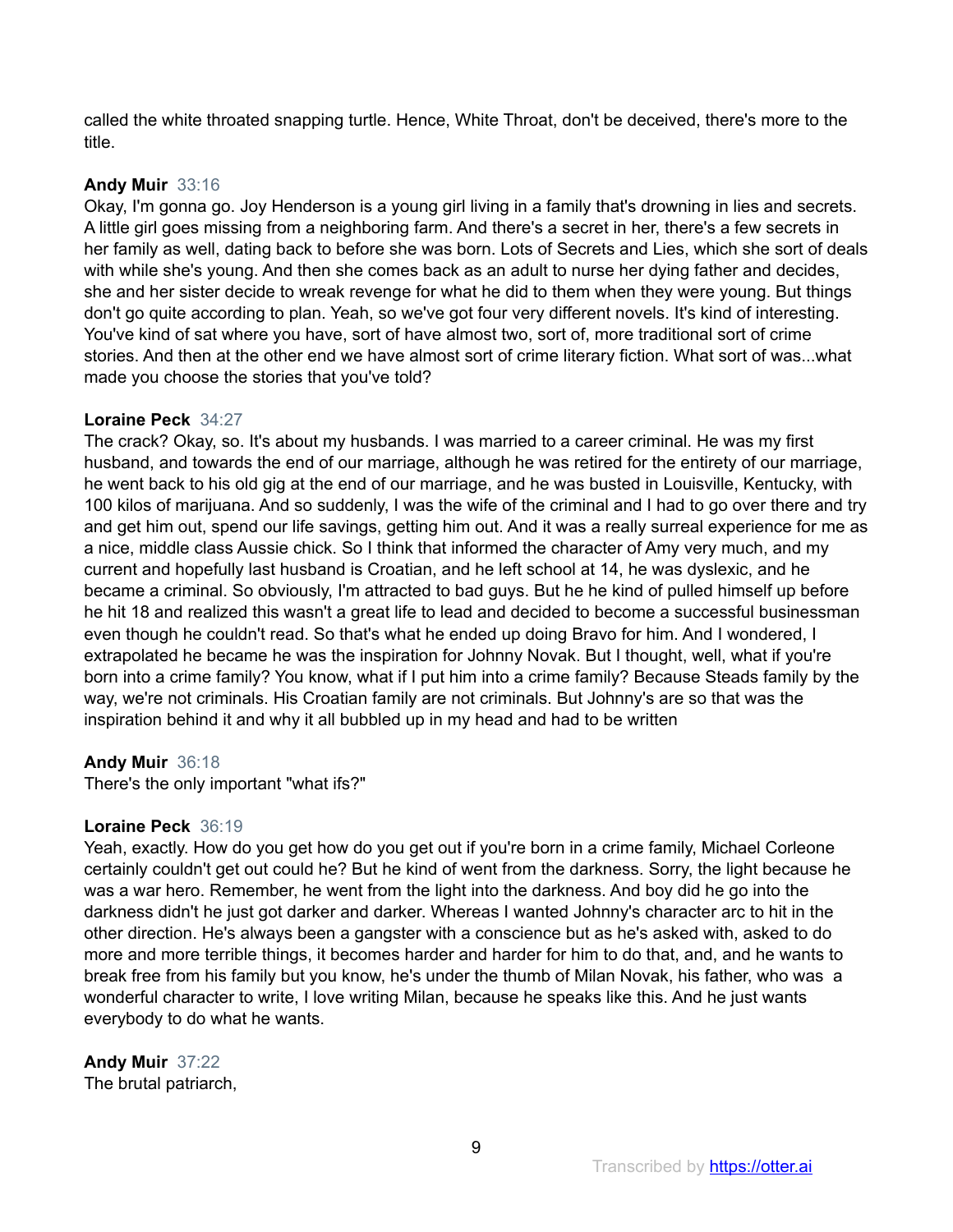## **Loraine Peck** 37:23

He's absolutely the brutal patriarch, I love him.

## **Sarah Thornton** 37:29

Well, for me, I definitely wanted to write crime fiction, I love the satisfying buzz at the end of a novel, a crime fiction novel. I was also pretty burdened by my current job at the time, and wanted to have a lot of fun, and wanted to be entertained, and entertain others. In terms of the character, I really wanted to explore a character who had had a like a sliding door moment, I didn't want to write cops, I wanted to write an ordinary person, a little bit like Harrison Ford in Frantic, you know? Where they get caught up in something that they can't let go and they must pursue. But it also wanted to, to have had this past incident that changed her life entirely. And the first book is called Lapse as in momentary lapse. So it's like a moment in time, where you do something, or you take an action or you make a decision, and your life is never the same again. And in her set case, in a bad way, a very bad way and I just and it's something that we could all do, I'm not going to give it away in case you haven't read the first book, but it's something that could happen to any any of us, including myself. And so that was kind of really motivating me, I wanted to explore also her shame and guilt about that. But that's all the thread that runs underneath the story. Again, it's ordinary people who who are doing things real. You know, the first book again, I can't let let it let it out but these are people who are highly motivated to do the bad things that they're doing. For reasons that would probably not surprise you. But they're doing some very bad things. In the second book, again, you have a host of ordinary people trying to get by, but where's that line? You know, have they crossed it? Have they are they someone who's involved with the with the death of this good woman, Helen Wesley. So these are kind of the ish the directions I like to take in my fiction. There are cops and the cops in book two are you know, I kind of like them. They're kind of under resourced, overworked, another reason why an ordinary citizen has to take up the cause. And they, they're good, they're bad they do mean things, they do great things. So so that's kind of the, the direction I'm taking, I guess. And what inspires me is, is ordinary folk, in ordinary situations, usually in some sort of social context that we all know about. There's a heap of characters in White Throat, that are devastated by a financial planning scandal, and they're financially up against the wall. They're highly motivated to do something about their situation. There's also mining developers and corporate executives, how far will they go? What about the mayor, he really needs jobs, jobs means votes for this mining proposal. So you know, these are all kind of motivations that that are out there every day in our everyday world. But of course, in crime fiction, we get to kind of take that little extra step forward, and, and really play with those ideas. That's so fun.

## **Andy Muir** 41:14

Do you consider your book to be a crime fiction or psychological? Yes, and no, it's kind of been tagged more as a psychological thriller and I know this, because I signed a two book deal and the contract says, Book Two is another compelling psychological thriller. So that's what I've written, apparently. So now, I don't think it falls into the standard crime genre. There is a cop in it, and he, I'm going to say he does solve some of the crimes, mysteries that are that are from the past. And maybe there's that ...historic crime, which is kind of underneath? Yeah, the little girl who goes missing in the 1960s is never found. And the cop, a young cop, at the time, 20 years later, is still frustrated that he hasn't been able to solve that crime and, and then there's another crime or possible crime that occurs. And he starts to think that the two might be linked. So I do have a cop in that sort of sense. But it's not procedural in the normal way that a lot of crime novels are, which I love. But I kind of, I didn't want to write about that. And in fact, I never the cops name is shepherd. And I never envisaged writing a cop. And one day, he kind of popped up on the page and I thought, Oh, I don't really want you in this novel but you kind of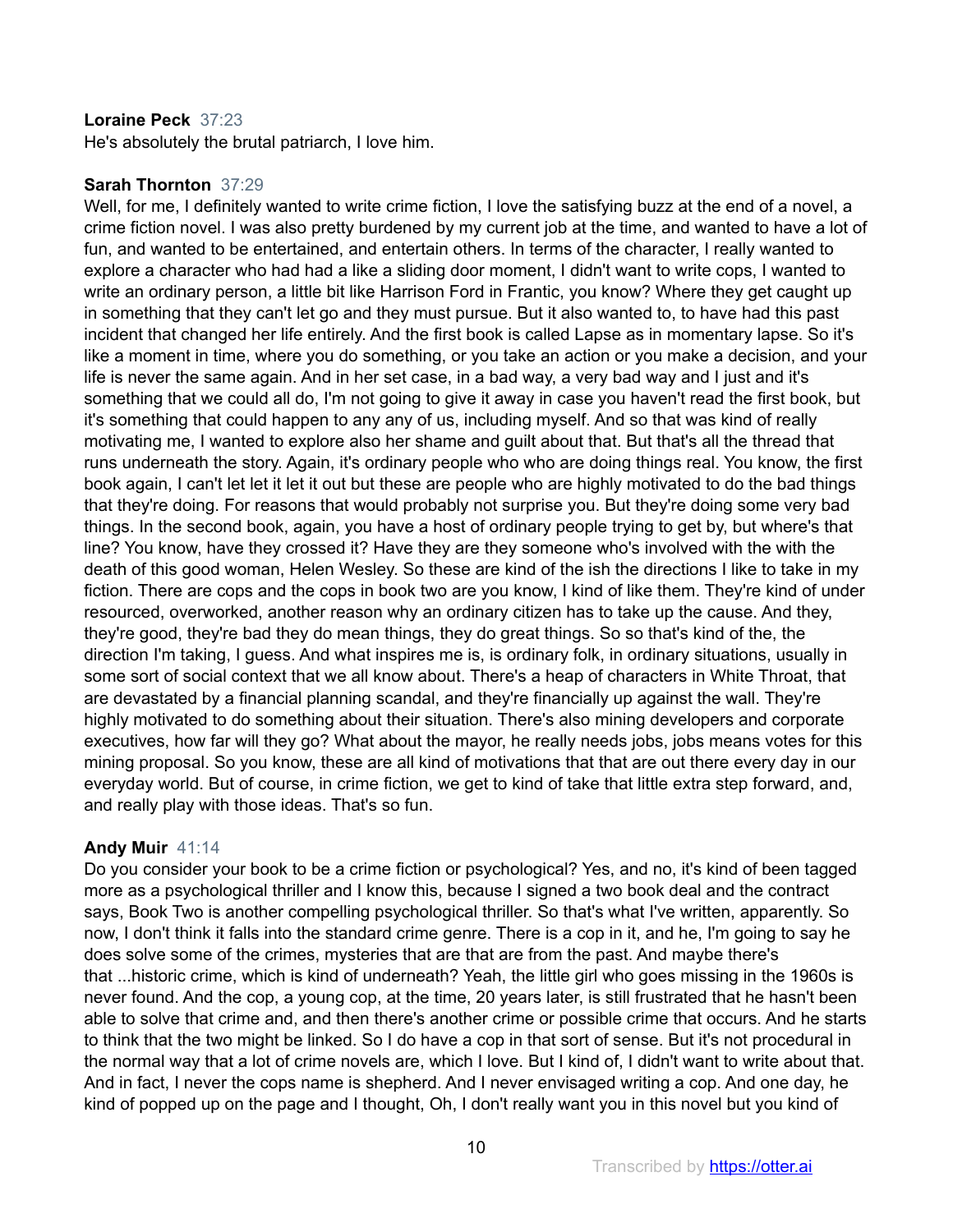seem all right. And I thought, I'll just write a couple of chapters with him and see how I go. And I really liked him. And the dynamics he has was a local GP. And so he stayed. But he's not the hero as such, and there's some doubt as to what he actually knows, and the conclusions that he comes to so no, it's not quite, it's not a crime novel in the normal sense. No. And I, I will say, I didn't set out to write a crime novel and but someone said to me, you know, pretty much every book has, you know, if there's conflict or something like that, there's probably a crime. And so I'm going to start reading books to see whether every book has a crime of some kind in it, or what the source of the conflict is, or the culmination of the conflict, perhaps, Crime just could be bad grammar. True, absolutely true. As an editor, that is absolutely true.

## **Loraine Peck** 43:46

wasn't some of it autobiographically based, oh, inspired?

## **Andy Muir** 43:51

Yes. Sorry. Yes. So some of the events in this book are real. Not the death of the little girl, though, I was always quite macabrely sort of fascinated as a girl, when I heard that children are abducted and disappear, and nobody ever hears of them again. And you know, of course, it's ultimate tragedy for a family. But there are other elements in the book that are based on my, my childhood, predominantly the setting and the family dynamics. And a couple of other things like the, those of you who've read it, the story of the neighbors next door, the last one is actually true. That happened to next door neighbors. If you haven't read it, hopefully that's intrigued you enough to buy it. Read it. Thanks. Do you kind of consider your novel Peter to be procedural?

## **Peter Papathanasiou** 44:51

Not really. Who told you that?

## **Andy Muir** 44:54

It's just kind of it's just that kind of interesting thing of like, what the crime is so upfront. I mean, there's a young woman who's been stoned to death, not with a bong, but actually rocks. And, you know, this Greek detective comes to town to solve it. But he's also had a history in the town. So in a way, it's kind of almost a kind of exploration of his history, as well.

## **Peter Papathanasiou** 45:19

Yeah, I've just noticed, I asked that, because I've heard it described as procedural story. And it's almost an anti procedural story, because there's almost no procedures are followed in this in this lawless town. Where the detective, and again, this was inspired by my own life and Greek Australian background. There's part of that in in every book that we hear about. I remember when I was living in the UK, I had a London agent who had read a book I'd written written before this. And she said, I like -she put it really simply agents are good at doing that. She said, "I like that you write about important things." And I kind of went, Oh, it's interesting that that's resonated with her. And I should keep going with that. So when I turned to write this book, I thought, what more important thing to write about than to write about my own country, and try to say something significant about Australia, where we're going right, where we're going wrong. And, you know, something that I feel a personal connection to, again. We all have a part of ourselves in these books, I come from a migrant background. My parents were immigrants to Australia, my grandparents were refugees who went to Greece, you see, where the country is heading now with treatment for new arrivals, asylum seekers, refugees. And I thought, there's something that I might be able to lend my voice to. So I set up this town, this lawless Outback town, where nothing works, and no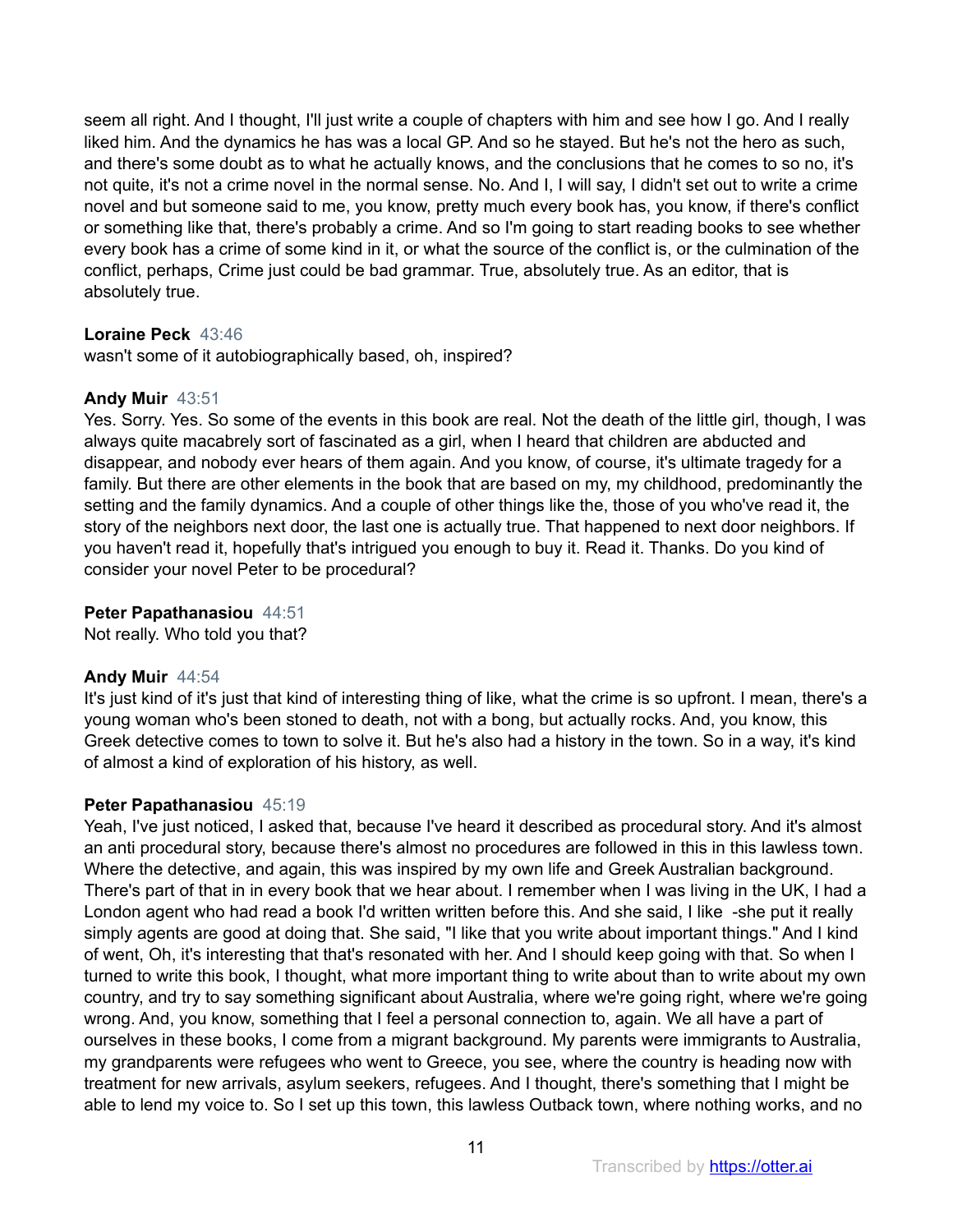procedures are followed. And I had a very visceral death that is associated with the culture and religion. You bring in your migrant detective, there's an immigration detention center that exists in this town. And that's something that they do have in in a number of Outback towns in Australia, it's often they're kind of out of the way, but also to stimulate the economy. And then you also have tensions with the local indigenous community, by virtue of the treatment that they've had over many years, displacement of lands, deaths in custody. So I had all these things I wanted to write about. And it was a matter of boiling them down to the individual level, creating characters, a township, and channeling these themes through through those particular characters in that story. So that's something I was really proud of doing, and which has resonated, at least in the reviews I've seen with publishers and media outlets in the UK, especially that here's a guy who'se trying to say something about his country, what we're getting right, what we're getting wrong, you know, not every country is perfect, every country has its own issues. But this was something about Australia that I felt when we'd lost our way. Many people have talked about these topics, and I wanted to do it through literature, beauty of a crime, is that it it starts that conversation and you know, things become unearthed, you know, secrets are found out about people, and questions get asked. So I thought that's a great prism through which to explore topics like that. Yeah.

## **Andy Muir** 48:46

That's actually a really good point that I wanted to sort of talk about as well was the way that crime is really useful in dealing with issues. And I don't know whether it's because we're writers and interested or whether it's just crime is just a useful tool to sort of start that that conversation.

#### **Sarah Thornton** 49:03

I'm hoping it's both Andy. Certainly, I think Peter put it really succinctly that, you know, this type of fiction is a fantastic way to focus the attention and highlight issues that we're all aware of. They're kind of they're are we engaged? are we involved? Maybe maybe not. You mentioned the turtle I one of my passions is species survival. As a Tasmanian we killed all the Tasmanian tigers. 1932, I think it was was the last one died in captivity. There's some absolutely horrific video footage. And I still feel the grief from that. So you know, I get to write an entertaining novel that puts a spotlight on a really important environmental theme that we grapple with, but not in a black and white sort of, I love the genre in that I don't think anyone's doing anything didactic or, or preachy. Our characters, like, you know, Ralph, the resident president in White Throat is he's, you know, completely anti saving a turtle. And even the the hero of the novel was ambivalent, but we get to just think about it and all the opposing issues, the complexity and the the intractable nature of some of these issues that we face, it's a great way to explore,

## **Andy Muir** 50:38

is there a line that you won't cross? Is there an issue that's too big for crime to handle?

## **Sarah Thornton** 50:43

I'd probably say No, there's certain issues, I wouldn't handle just lack of experience, lack of background, you know, very middle class background. Some things I probably wouldn't attempt that others are doing or let others speak on that though.

## **Loraine Peck** 51:03

not supposed to kill any animals.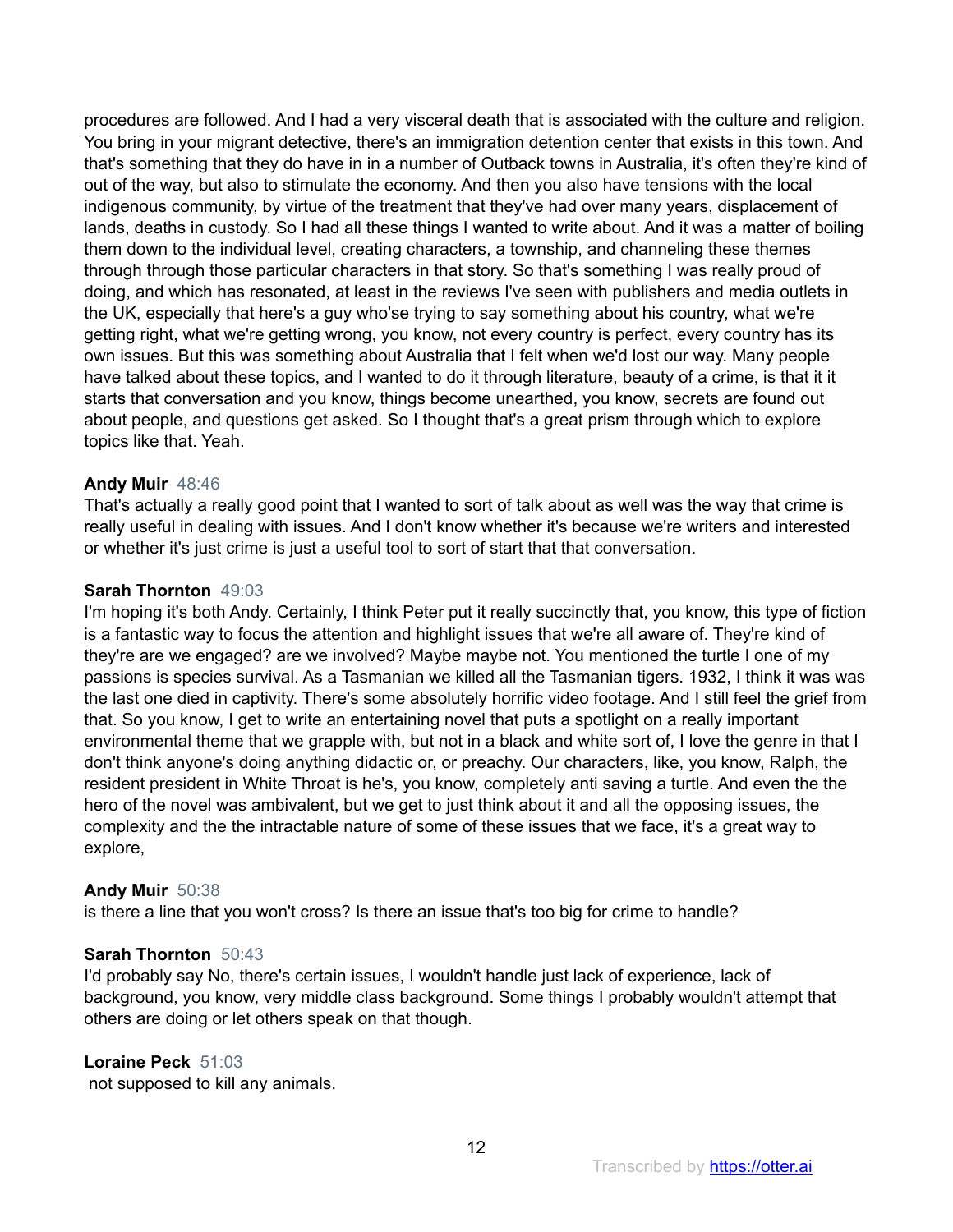#### **Andy Muir** 51:07 I disagree because

## **Loraine Peck** 51:10

I did kill an animal in my book? And I did. And I didn't know it was a really, really bad thing. I was trying to illustrate how very, very bad the villain was. And at that stage, we still don't really know who the villain is. We just it's a kind of lurking presence. That book did, I did get some feedback on that. And and I have since learned that you probably shouldn't kill a dog. And in the sequel, which I'm I'm writing right now, one very early draft I, Amy and Johnny have a 10 year old child named Sasha, he's 11 By the time the sequel comes out. And for one moment, I thought, well, what if you killed someone while he was sleepwalking? And I sent off, you know, a quick synopsis to my editor, which said, Are you mad? I mean, that's, that's definitely a line you shouldn't cross having a killer child is not a smart move. So back away from that, you know, so I think there are, especially when you are inexperienced as I am, you know, you do want to be careful that I am very much focused in and intrigued and, I'll go back to the word focused, on domestic violence in this country, and how incredibly prevalent it is, it doesn't seem to be stopping. And so that's a real focus for me, for the second book is in taking, taking a bit of ownership of that, as the population and what individuals are doing to help stop it.

#### **Lyn Yeowart** 52:57

Sorry, I interrupted Loraine, but we've we've emailed about this topic, actually, whether you kill the animal, pets or other animals or not, and I was just in the session with Mark Brandy. I don't know whether any of you've read The Others or not, but there are a few animals that get killed in that. And, and there are a few animals that get well, there are a lot of animals actually get killed in this, some in a very practical sense in terms for the family to survive and eat

#### **Loraine Peck** 53:25

But not gratuitously

## **Lyn Yeowart** 53:28

No, no, hopefully not. No. I don't know. It's, it's an interesting topic and it's the topic of the debate later today. But I think it's about the relationship that you build up with your readers and the sort of contract you have with them. This is the type of book you're about to read. This is the kind of scenarios I'm presenting to you in terms of people and settings and errors and attitudes towards, for example, domestic violence, or the environment or, you know, cultural issues and refugees and so on. Which I think you know, it's wonderful, we will explore these ideas, both for ourselves and for our readers. But I think we do have a contract with readers. And yes, I think I've probably set up fairly early on in the year that some grim things are going to happen. So I don't know, we might have to continue to agree to disagree. But we've had a really great series of emails talking about different things about writing your first novel, and what do you do about things like the pet dog or whatever it might be? How far will we go? I don't I have to say I don't think there's anything that collectively writers can't tackle. But like Sarah, there are a lot of things I'm not going to go close to for very similar reasons.

## **Peter Papathanasiou** 54:55

Yeah, I'll just say quickly. I think you know, as long as I'm in a contract with like the readers, you always have to have a contract with the subjects that you're writing about, and make sure that they're written about, respectively and accurately. So my own experiences in writing the stoning was that I was representing a number of different cross sections of the community, you know, vulnerable groups, new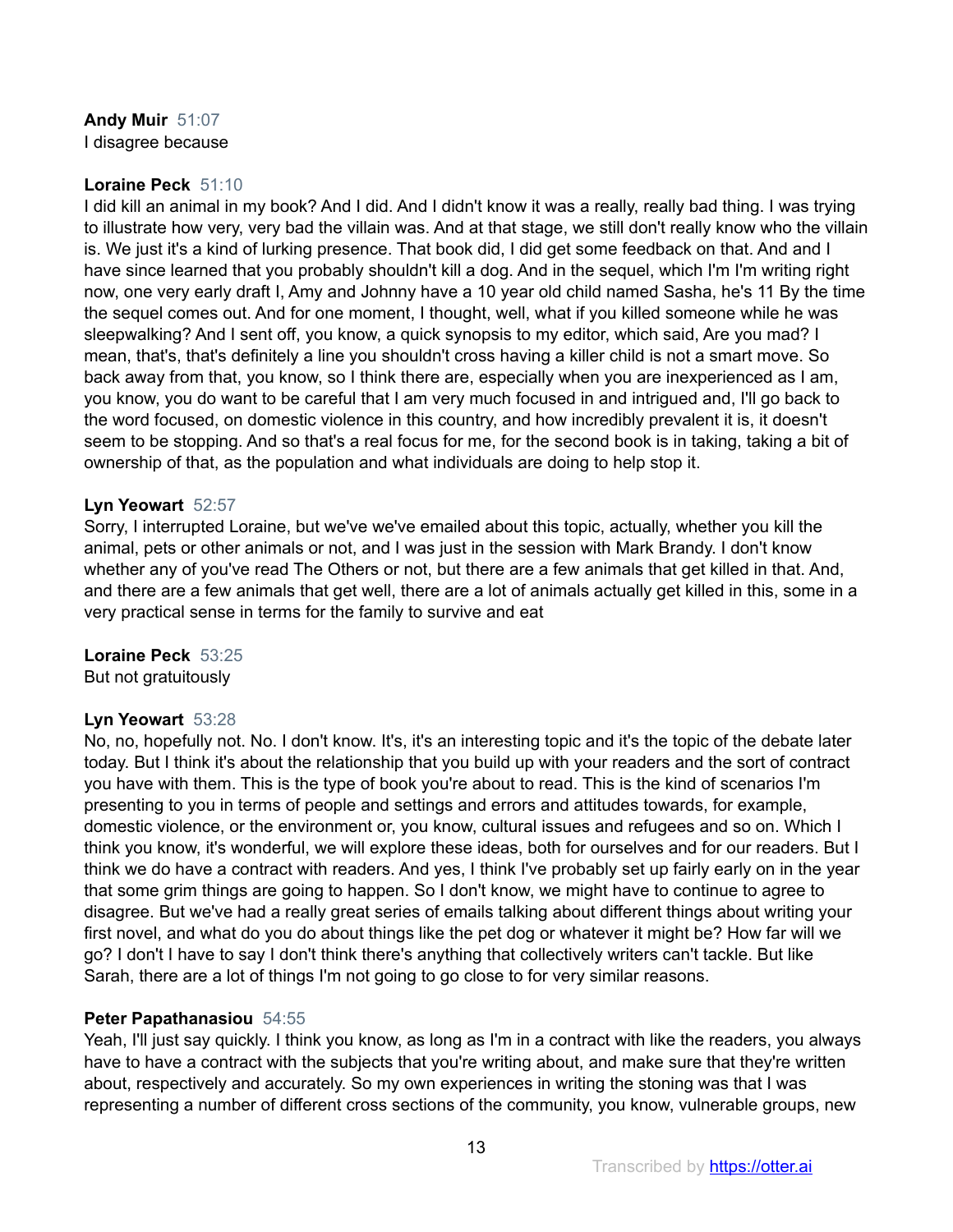arrivals, and First Australians. And I was worried about getting that, right, you know, in the current climate, it's a very hot button topic, you know. And that Australia, writers, and many countries have a history of misrepresentation and misappropriation, so, in, in portraying these individuals, I needed to conduct research. So I guess what I'm saying is, you can write about anything, provided it's researched. Something else that I had to avail myself, I was sensitivity readers who read the book to make sure that that they were that group was portrayed sensitively and accurately and that's something I was encouraged by both to make sure that I've done it properly, accurately and also sensitively. So I would encourage anyone who is writing to, there are some tricky topics, if you're going to write about child abuse, or domestic violence or treatment of new arrivals. These are meaty topics. Crime is the perfect vehicle in which to do them but there is a process that you almost have to follow. And when you get it, right, it's it's very sweet and very satisfying.

# **Andy Muir** 56:42

It's probably a good point to open it up to questions. Alright, so this one is directed to Sarah, was it always your intention to write a series? And was Clementines nomadic existence as a strategy so you could explore different locations and settings? And will she be coming to Tasmania in book three?

# **Sarah Thornton** 57:02

Lovely question. Thank you. That was on Zoom. No, I didn't, I didn't set out to write a series. I didn't even know if I would be published. I mean, little you know. So I just set out to write something that I was really passionate about, or, or interested or curious about. I think what happened though, in the course of that book, writing that book, is that Clementine Jones' journey is such a miniscule sort of progression from the very damaged person, she is at the start with some really nasty flashbacks that seemed to interfere with her life, and so forth, to where she is at the end. And even in the final scene, where she's finally at a stage where she can actually open up to someone and actually allow herself to have a friend and speak to someone about what has happened. And that kind of arc was really compelling for me to take her to the next step. And you even as you're writing the end, I'm thinking, that is so not the end. And so I really wasn't long after that, I came up with the next idea. And I kind of thought, well, in book one, she takes up this leadership role of a community organisation. And that isn't her, she just gets really bored really quickly. And she can't just sit in the back back row and not do something. So she's finding herself engaged in whatever is going on. And of course, she, she's happy to flee wherever she feels uncomfortable. And she's become, you know, the fishbowl, the goldfish in a fishbowl in the little town that she's in. So she flees that as well. And in the second book, we find her elsewhere. But yeah, that nomadic thing. I didn't plan that originally. But I love it. And I yeah, I could pretty much see her going to Tasmania, I would love to write about my heart where my heart lies. Actually, that's why I didn't, because to close the second book, I just couldn't set it in Tasmania, it's just too dear to me. So I set it somewhere where we're going to sail to the very first place we sailed to. That was where I set my book, and I think, but But yeah, I'd love to put her in Tasmania.

# **Peter Papathanasiou** 59:33

As a crime author, you you got it, you're realising and I'm becoming aware of it as well, you're not just building a world, you're building a universe that spans a number of books, potentially a series and and you're gonna get questions like that. And you don't necessarily have all the answers because you're not really sure where the, the rocket is gonna, it's gonna land.

**Lyn Yeowart** 59:57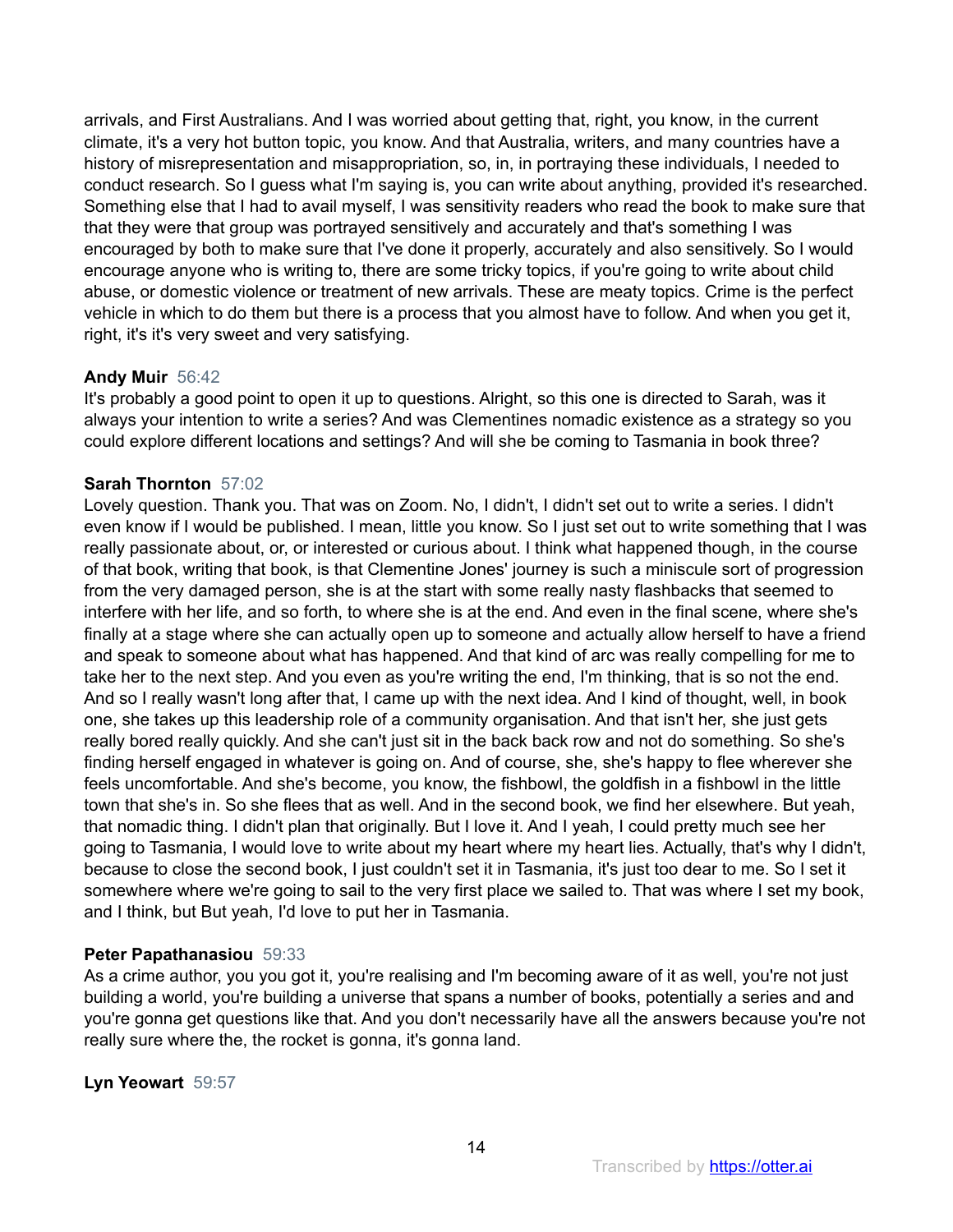And isn't that a part of the wonder and beauty of, for me, for writing. I don't know where, where it's going to end up. I don't know what's going to come out of my mind or why or when. And and I think that, hopefully, if I'm surprised and enjoy what I'm writing that other people will, but I don't know whether you guys are plotters or pantsers? plotter? pantser?

## **Peter Papathanasiou** 1:00:23

I'm becoming a plotter now.

#### **Lyn Yeowart** 1:00:24

Yeah, I'm a little bit for novel, the next novel, but I think there's just something absolutely beautiful about writing that just suddenly appears on the page that you weren't expecting for

#### **Andy Muir** 1:00:36

That surprise. Yeah. You go where did it come from? The question from the floor, an author down the back, I believe. I'll just repeat the question for those who were zooming and it was about second book syndrome and if any, on that panel was sort of dealing with that or had any thoughts about it.

#### **Loraine Peck** 1:00:55

I'm up to the fourth draft of the second book, which is called The Double Bind and it's, it's hard, it's been, it's actually been really hard. Because the first book, you've got no timeline, you know, you're free, you're free to write about anything you want. And in the second book, if it's part of a series, there's some things you can't do, again, I'm not killing a dog, that's for sure. I can't kidnap anyone. And I love kidnapping people. So that I can I can, I can wander around the park and decide who I want to murder. So that's always fun. But it is, it is much harder. And, and and I'm having to really draw on some hidden, hope not too hidden, strength, you need to get through it, it's tough.

#### **Lyn Yeowart** 1:01:54

I've had I have had to become a bit more of a plotter. And about I reckon about 75% of the way through writing this, I sort of think I need to have a spreadsheet that shows who's doing what when, because I've got these three time threads. And I have to had to arrange them. In each time thread had to be chronological, but I couldn't have certain things revealed in certain time threads before other things occurred in other time threads. So it was pretty complex, I kind of had to map it all out. And I did that about whether or not it's about 75% of the way through. Now with this, the second novel, I've done it 5% of the way through, and I keep building it. And I wish I could have a huge spreadsheet on a wall that was electronic, because you know, post its and stuff like that aren't going to quite work for me. So I've I've had to do that. very conscious of the time line, and the pressure that comes with that, but also quite pleased that what I you know, it's, well for me, I know it's going to be published unless I do a really crappy job, I suppose. Because of a two book deal. But also I have the support of an editor and a publisher. So I've got, you know, great relationships, same publisher, same editor for the second book, and, and that's kind of like a, you know, it's kind of like people holding you up, and they keep telling me that it's good and that it's going to be great. And so I'm not so sure that it is good at the moment, but hopefully enough rework and so on, but it's a different, you're in a different mindset. Both, its double edged, you have the pressure of having to produce another one, but you also have the other people's confidence, and they're backing you and saying we're going to do this because we liked we liked this one so much.

#### **Andy Muir** 1:03:56